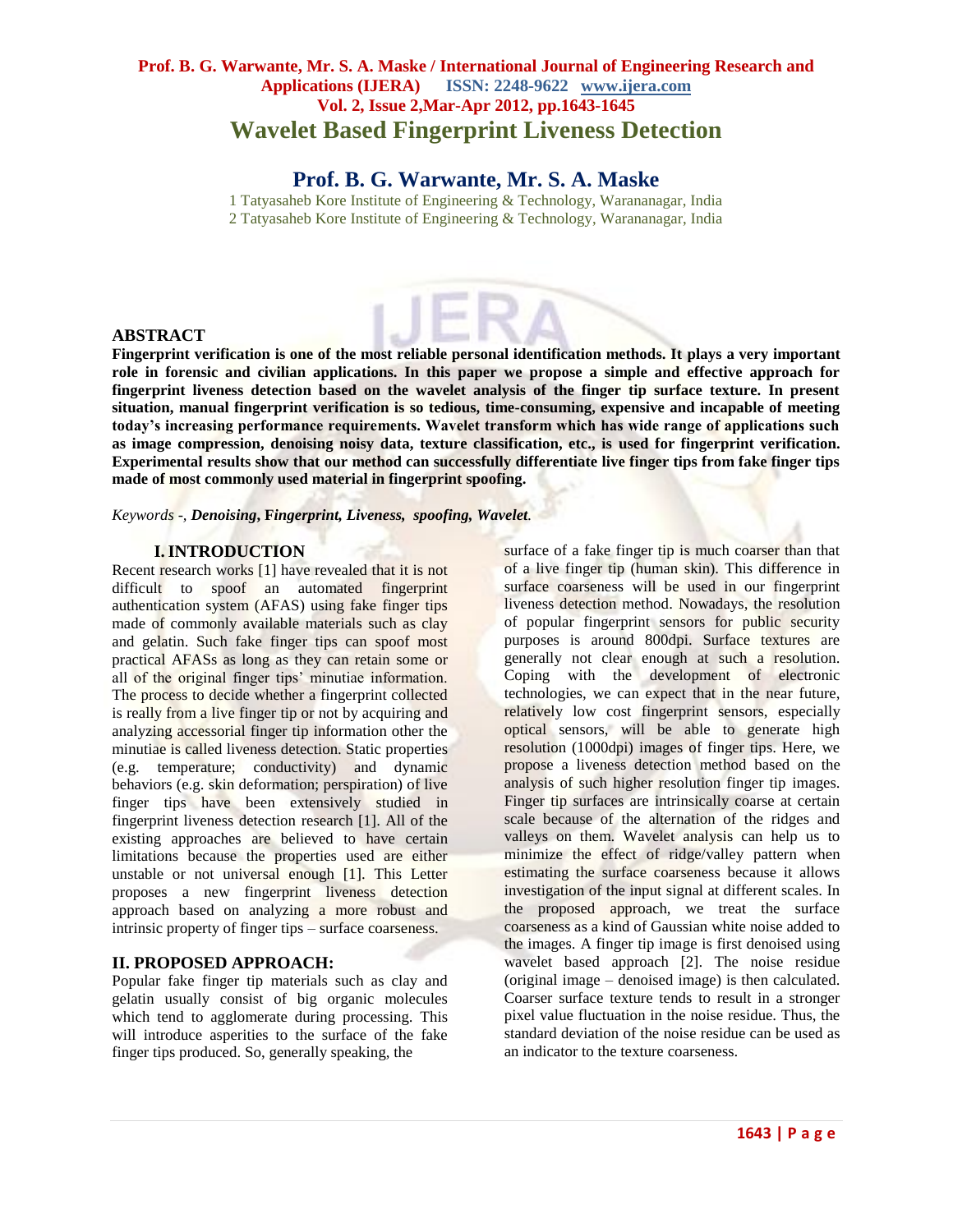#### **Prof. B. G. Warwante, Mr. S. A. Maske / International Journal of Engineering Research and Applications (IJERA) ISSN: 2248-9622 www.ijera.com Vol. 2, Issue 2,Mar-Apr 2012, pp.1643-1645**

### **III. THE APPROACH CONSISTS OF THE FOLLOWING STEPS:**

*Step 1:* Apply histogram equalization to the input finger tip image.

**Step 2:** Two levels of stationary wavelet decomposition are performed to the finger tip image. In the second level, only the level one approximation (the down sampled output from the first round of low pass filtering) is further decomposed. Finally, one approximation and six details are achieved. Finite impulse response (FIR) based approximation of the Meyer wavelet is adopted.

*Step 3:* Wavelet shrinkage is performed by applying soft-thresholding [3] to the six details. The threshold *δ* for the wavelet shrinkage is calculated according to equation (1) as proposed in  $[4]$ 

### δ = 2 log(*N*)σ (1),

Where *log()* stands for natural logarithm; *N*  is the signal length of each detail;  $\sigma$  is the estimated standard deviation of the detail coefficients of all the three details in the first level of wavelet decomposition.

*Step 4:* Perform wavelet reconstruction to get the denoised finger tip image.

*Step 5:* Noise residue is achieved by calculating the difference between the two finger tip images before and after denoising.

*Step 6:* If the standard deviation of the noise residue is smaller than a preset threshold, the original image is regarded as been captured from a live finger tip; otherwise, it is regarded as a fake fingerprint.

 Fig. 1 compares two 1000dpi finger tip images, one is a human finger tip and the other is a fake finger tip made of plastic clay. Our method is applied to these two images and the difference between the two values of noise residue standard deviation is obvious.

### **IV. EXPERIMENTAL SETUP:-**

A high resolution  $(\sim 1000 \text{dpi})$  finger tip image database was created. Due to the lack of suitable fingerprint sensors, a Fuji S2 pro 12 million-pixel Digital Single Lens Reflex (DSLR) camera was used to capture the images. The database contains images of 23 real finger tips; 10 gelatin fake finger tips and 24 plastic clay fake finger tips [5]. 200 sub-images of size 256×256 (0.65cm×0.65cm) were randomly cropped from the high resolution finger tip images in the database. Among them, 100 sub-images are from real finger tip images; 50 are from gelatin finger tip images and the rest 50 are from plastic clay finger tip images. The proposed algorithm was applied to all the 200 sub-images to get the standard deviations of their noise residues. Matching results shown in Fig. 2 exhibit that our method was able to successfully differentiates all the fake finger tips from the real ones. Our method is also quite efficient (real time) as only two levels of wavelet analysis and a small part of finger tip image are needed. To facilitate fingerprint liveness detection research, we also collected fingerprints of the fake finger tips described above as well as their corresponding live finger tips using several sate-of-the-art fingerprint sensors. The databases are available for download [5] by research community. The procedures for making these fake finger tips can also be found at [5].



Fig. 1 Fingerprint liveness detection using wavelet based denoising